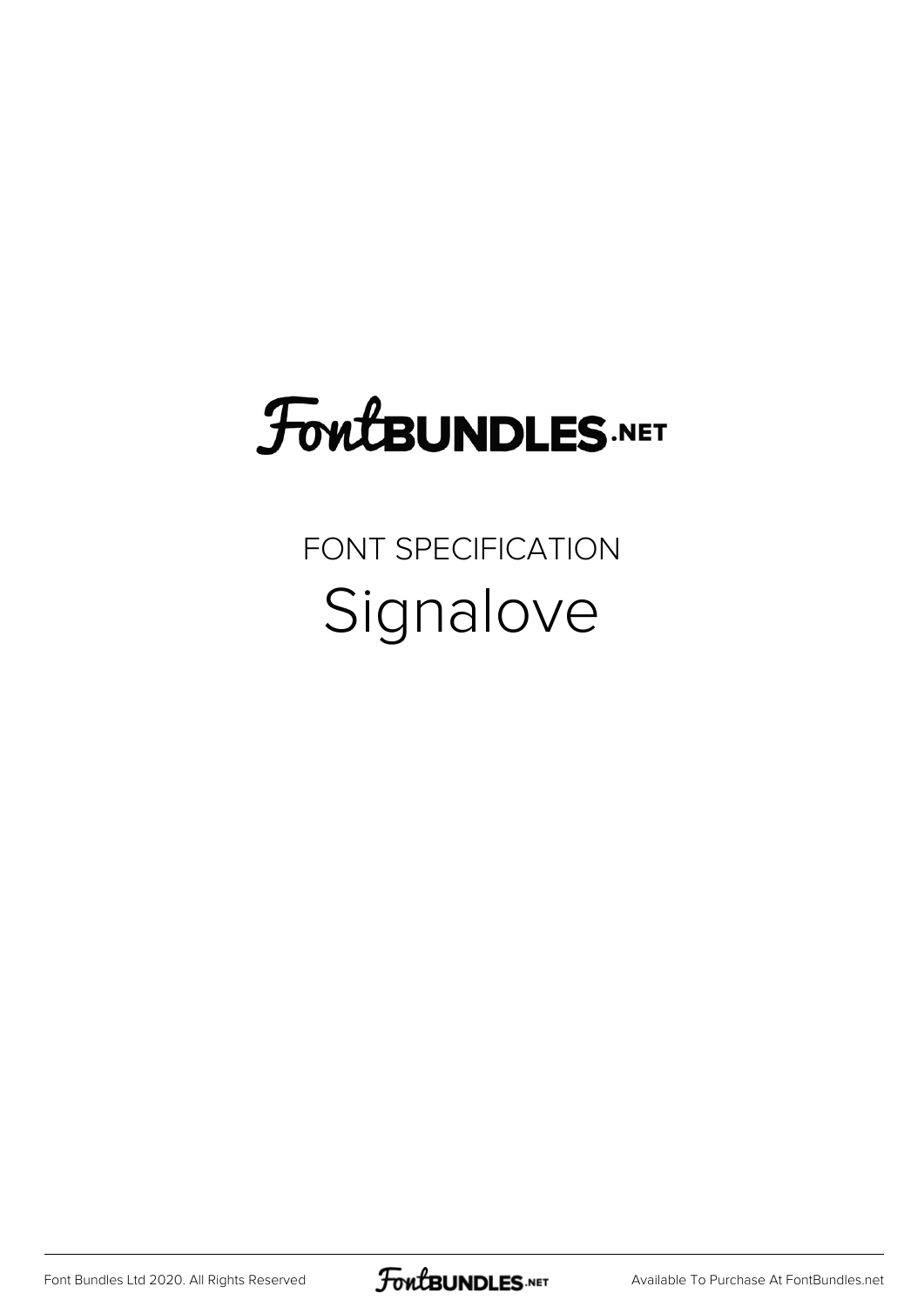## Signalove - Regular

**Uppercase Characters** 

 $\bigoplus B C D S F G H J J K J M D Q D Q$  $P.S.\overline{\Pi}$ 

Lowercase Characters

a b c d e kg hij k l m n o p q v s t u v w x y z

**Numbers** 

 $0123456789$ 

Punctuation and Symbols

 $\begin{picture}(160,170) \put(0,0){\vector(1,0){150}} \put(150,17){\vector(1,0){150}} \put(150,17){\vector(1,0){150}} \put(150,17){\vector(1,0){150}} \put(150,17){\vector(1,0){150}} \put(150,17){\vector(1,0){150}} \put(150,17){\vector(1,0){150}} \put(150,17){\vector(1,0){150}} \put(150,17){\vector(1,0){150}} \put(150,17){\vector(1,0){150}}$  $\langle \; = \; > \; \; \rangle$  $\alpha$  $\int \phi f$  f = 4  $\hat{S}$  $\overline{(\overline{C})}$  $\ll$  $\circledR$  $\overline{3}$  $\mathbf{o}$  $\ensuremath{\mathnormal{2}}$  $\overline{\mathcal{U}}$  $\boldsymbol{\alpha}$  $\frac{1}{2}$  $\sqrt{ }$  $\gg$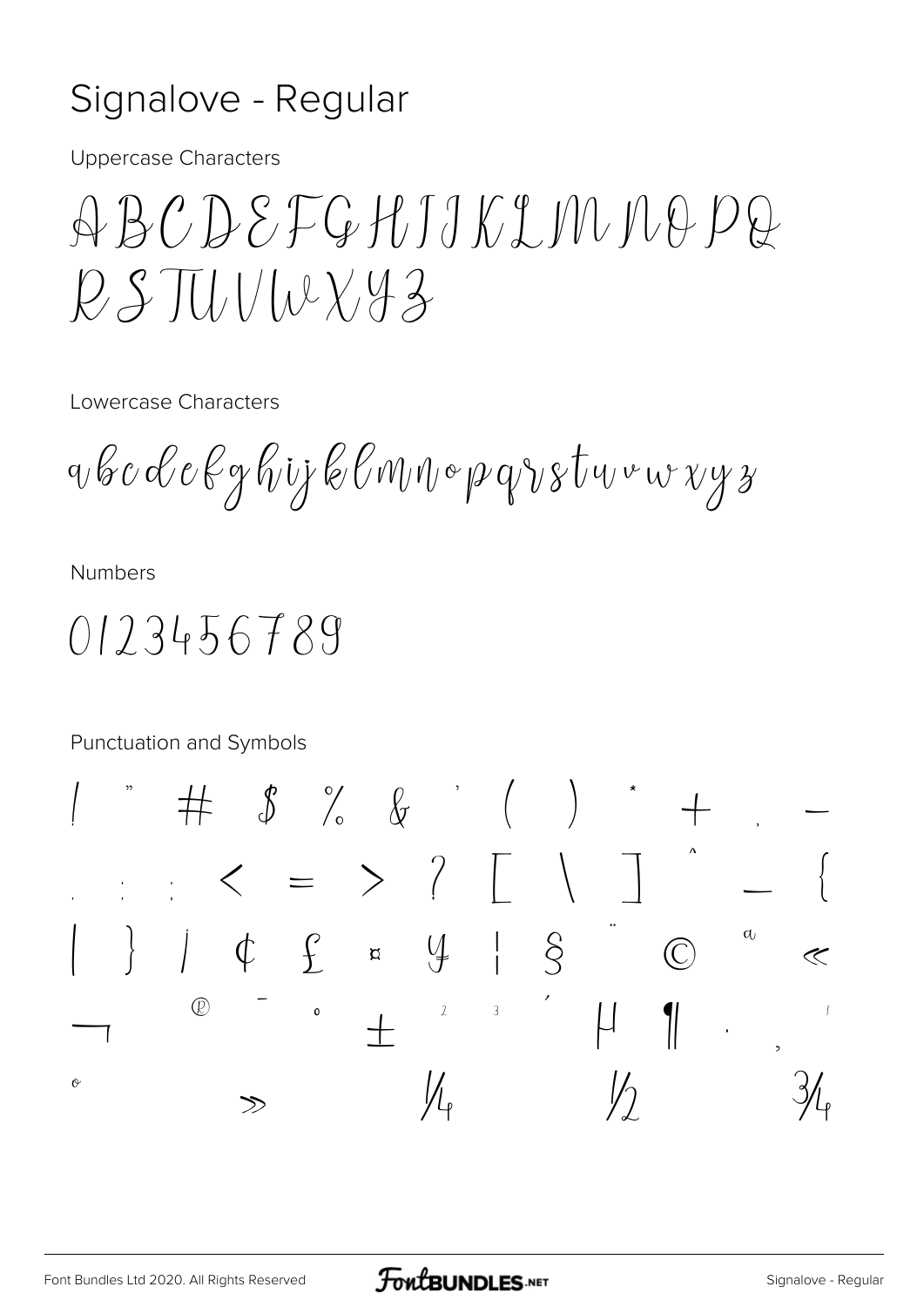All Other Glyphs

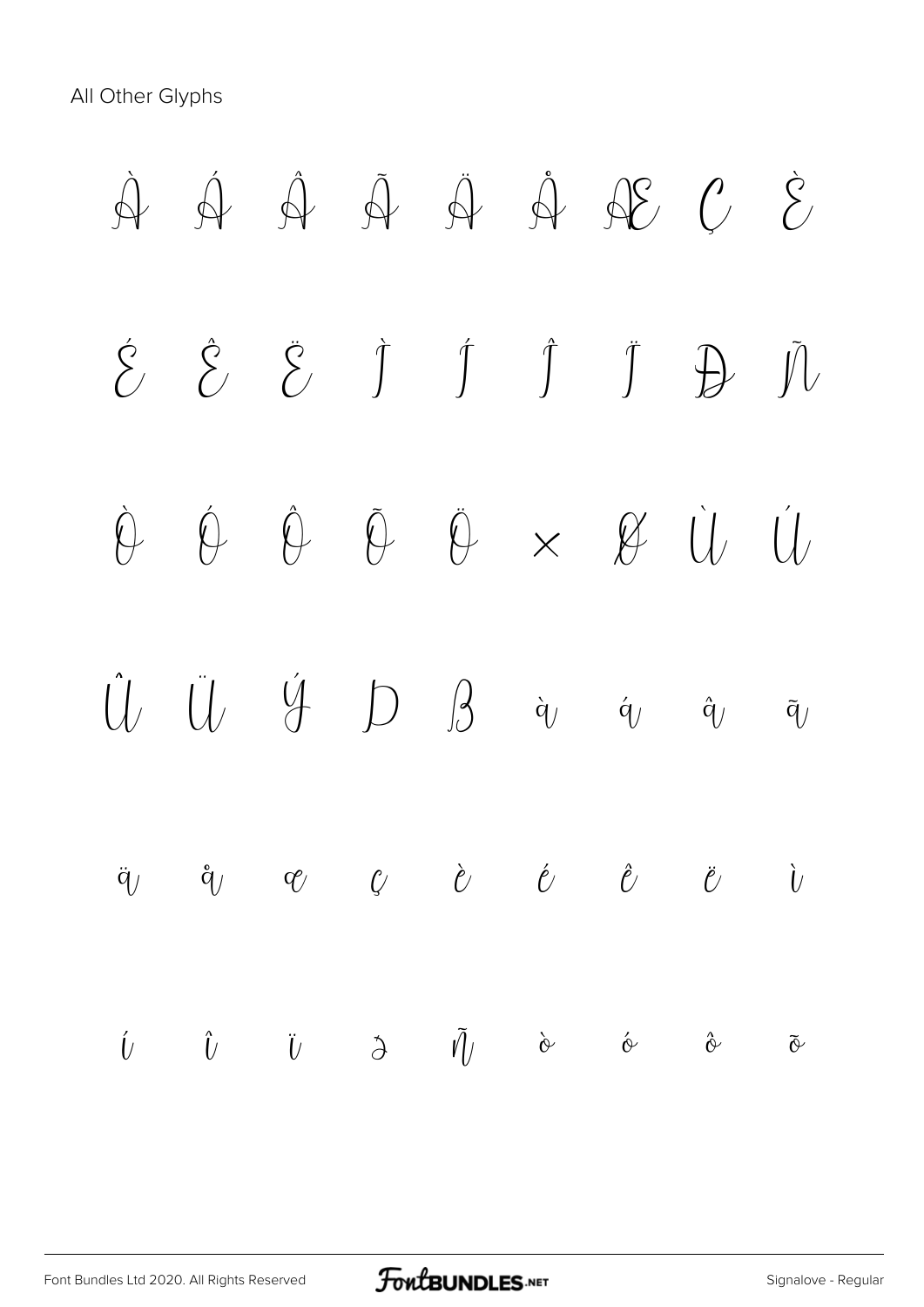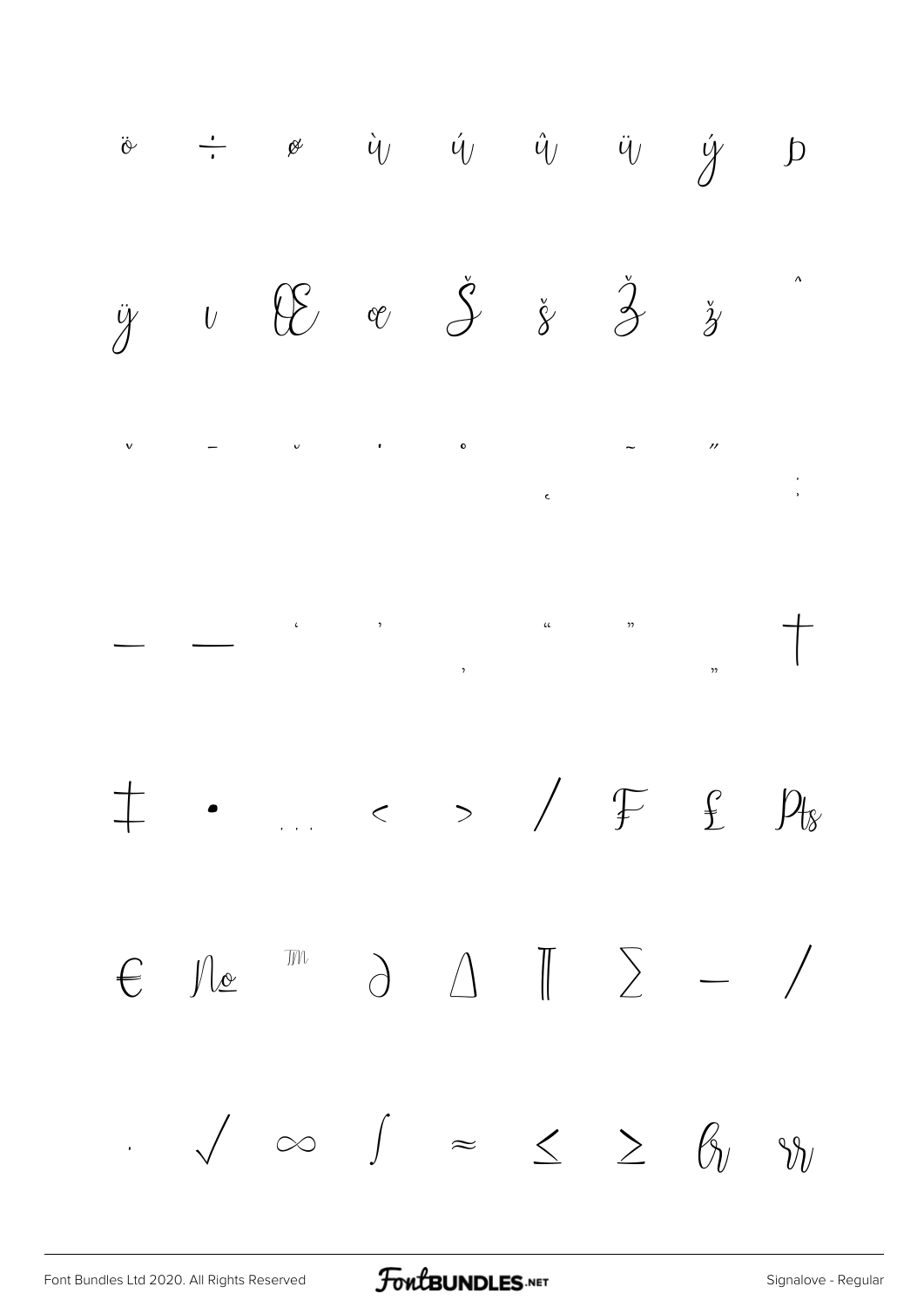$\begin{array}{ccccccccc}\n\mathbf{a}^{\mathbf{B}} & \mathbf{b}^{\mathbf{B}} & \mathbf{c}^{\mathbf{B}} & \mathbf{c}^{\mathbf{B}} & \mathbf{c}^{\mathbf{B}} & \mathbf{c}^{\mathbf{B}} & \mathbf{c}^{\mathbf{B}} & \mathbf{c}^{\mathbf{B}} & \mathbf{c}^{\mathbf{B}} & \mathbf{c}^{\mathbf{B}}\n\end{array}$  $\begin{array}{ccc}\n\mathcal{J}^3 & \mathcal{U}^3 & \mathcal{U}^3 & \mathcal{W}^3 & \mathcal{V}^3 & \mathcal{V}^3 & \mathcal{V}^3 & \mathcal{V}^3 & \mathcal{V}^3\n\end{array}$  $\hat{y}^3$   $\hat{T}^3$   $\hat{w}^3$   $\hat{v}^3$   $\hat{w}^3$   $\hat{y}^3$   $\hat{y}^3$   $\hat{y}^4$  $\phi B \phi C \phi D \phi E \phi F \phi G \phi U \phi J \phi$  Tell el elle et él és g  $673884227$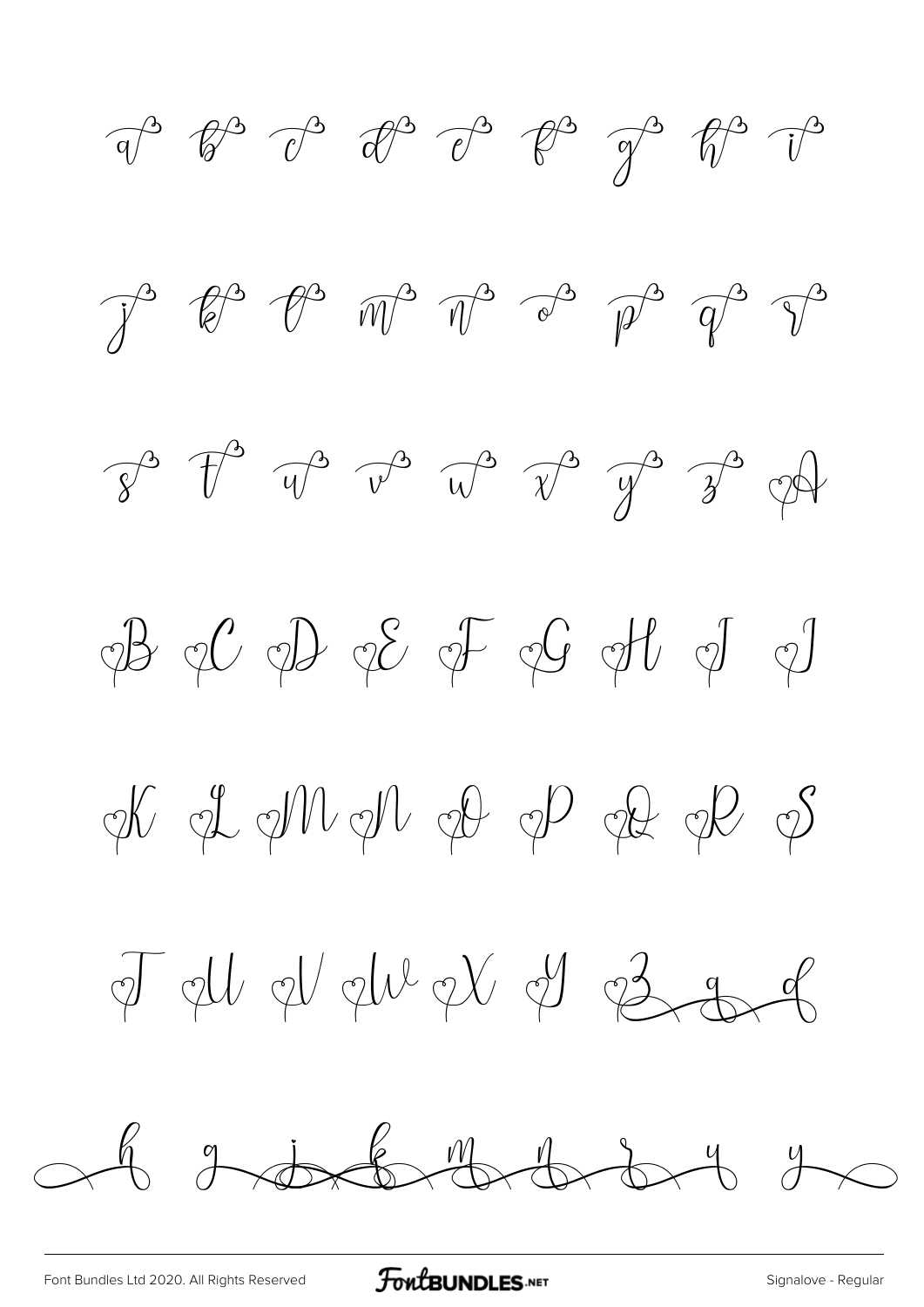